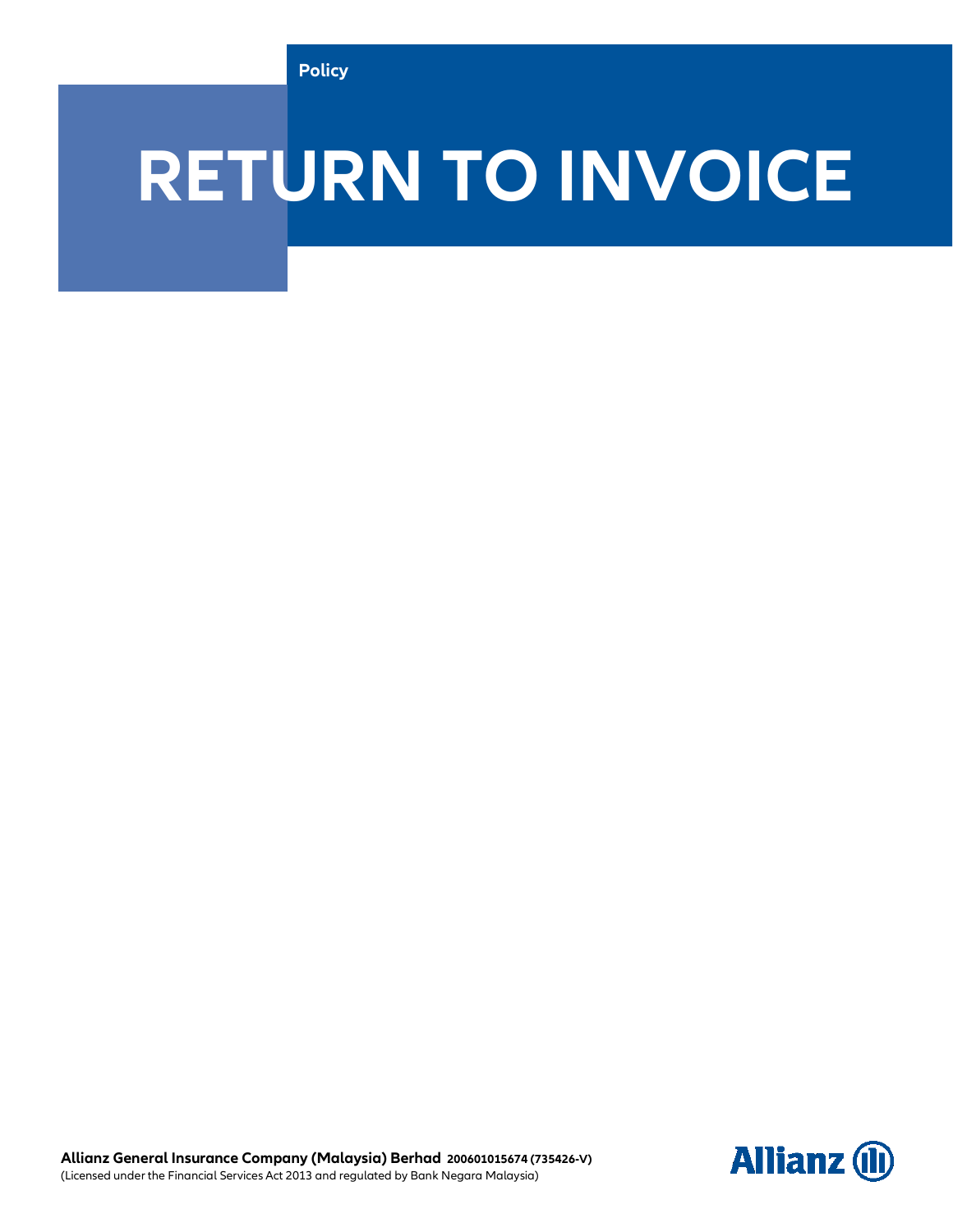Pursuant to the **Policyholder**'s proposal and declaration, which shall be the basis of this contract and be deemed incorporated herein, and in consideration of the payment of premium in accordance with the terms and conditions of this **Policy**, Allianz General Insurance Company (Malaysia) Berhad (735426-V) ("**Company**") agrees to issue this **Policy** to the **Policyholder**.

Notwithstanding any provision in this **Policy**, the above basis of contract shall not apply to the **Policyholder** who is an individual entering into, varying or renewing the contract of insurance wholly for purposes unrelated to the **Policyholder**'s trade, business or profession.

## **Part 1 - Definitions**

**Agreed Value** means the agreed amount as specified in the **Policyholder's Comprehensive Motor Insurance Policy.**

**Authorised Driver** refers to any person who drives the **Policyholder**'s **Named Vehicle** with his or her consent or permission provided such person holds a valid driving licence of the relevant type and is not disqualified to drive by law or for any other reason.

**Comprehensive Motor Insurance Policy** means a motor insurance policy issued by the **Company** or any other licensed insurer for the **Named Vehicle** which is maintained in the **Policyholder**'s name throughout the **Period of Insurance**, and covers the **Named Vehicle** in respect of accidental damage, fire and theft.

**Date of Commencement** means the start date of the coverage under this Policy as stated in the **Policy Schedule**.

**Date of Loss** means the date of the incident to the Named Vehicle in respect of which a claim for Total Loss is subsequently paid under the **Comprehensive Motor Insurance Policy.**

**Endorsement** means a written alteration to the terms, conditions and limitations of this **Policy**.

**Existing Insured Sum** means the sum insured amount shown in the **Policyholder's Comprehensive Motor Insurance Policy.**

**Financier** means any Malaysian based finance company set out in the **Policy Schedule** that facilitates the hire purchase of the **Named Vehicle** for the **Policyholder**.

**Limit of Liability** means the maximum amount that can be claimed under this Policy as stated on the **Policy Schedule**.

**Named Vehicle** means the vehicle more particularly set out in the **Policy Schedule** which must be registered in Malaysia.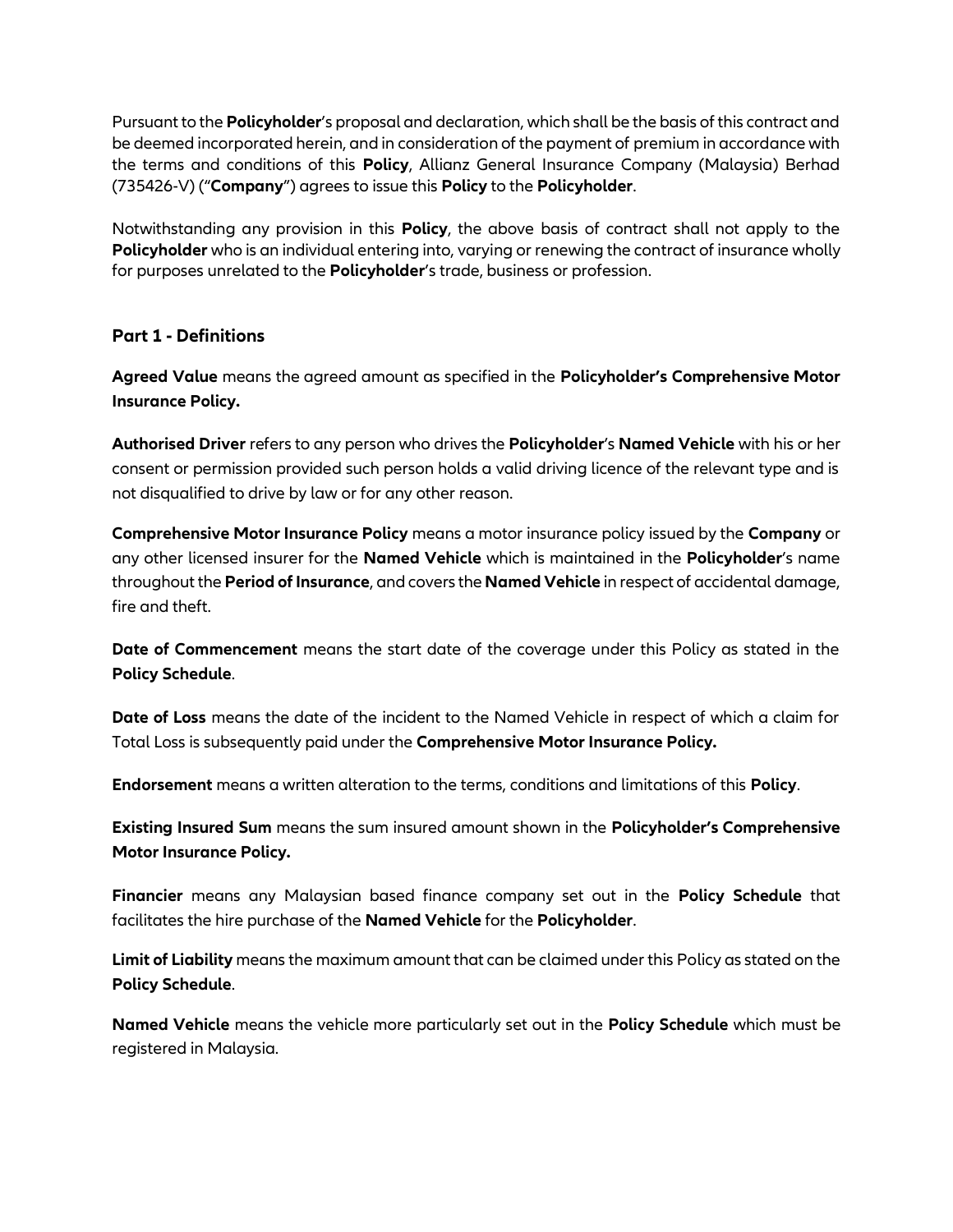of the following trade valuation systems (a)the **SNK Klasik Sdn. Bhd**.; (b)**ISM Insurance Services**<br>**Malaysia Berhad** or (c) other motor vehicle market valuation system approved by Persatuan<br>Insurans Am Malaysia (PIAM)for **Market Value** means the market value of the **Named Vehicle** based on the trade valuations in either of the following trade valuation systems (a)the **SNK Klasik Sdn. Bhd**.; (b)**ISM Insurance Services Malaysia Berhad** or (c) other motor vehicle market valuation system approved by Persatuan mileage and overall condition on the date of assessment. Note that to submit a claim under this Policy, the **Market Value** at point of claims must be based on the same trade valuation system used in the **Comprehensive Motor Insurance Policy** for the **Named Vehicle** at point of insurance.

**Original Purchase Price** means the actual purchase price of the **Named Vehicle** the **Policyholder** paid to a registered motor trader as indicated on the purchase invoice or for a pre-registered **Named Vehicle**, the pre-registered selling price. This excludes fitted accessories or services unless specified on the purchase invoice, extended warranty charges, insurance premiums, road tax, fuel, and any other financed amount not related specifically to the **Named Vehicle**.

**Period of Insurance** means the duration as stated in the **Policy Schedule** during which the coverage provided under this **Policy** is operative.

**Policy** means this document, the **Policy Schedule** and all Endorsements specifically listed in the **Policy Schedule**.

**Policyholder** means the registered owner of the **Named Vehicle**, more particularly stated in the **Policy Schedule**.

**Policy Schedule** means the schedule issued to the **Policyholder** pursuant to this Policy which includes details of the **Named Vehicle**, the **Period of Insurance,** and the **Limit of Liability**.

**ISM Insurance Services Malaysia Berhad** or **SNK Klasik Sdn. Bhd**. are the motor trade publication recognised and used extensively throughout the motor vehicle industry to value used vehicles.

**Sum Insured** means the maximum amount payable under this **Policy** for the **Period of Insurance** as stated in the **Policy Schedule**.

**Territorial Limit** means the area in which this **Policy** is effective and is within Malaysia, Singapore, and Brunei.

**Total Loss** means when a claim for total loss of the **Named Vehicle** due to damage, fire or theft, made under the **Policyholder's Comprehensive Motor Insurance Policy** has been settled (a) because the cost of repairing the **Named Vehicle** to restore it to its pre-damaged state exceeds 75% of the **Named Vehicle's** worth, or (b)because of structural damages to the **Named Vehicle** which affect the safety of the **Named Vehicle**, and the **Named Vehicle** has been surrendered to the licensed insurer of the **Named Vehicle**, where applicable.

"**Under-Insured**" means the **Existing Insured Sum** of the **Comprehensive Motor Insurance Policy** is less than the **Market Value** of the **Named Vehicle** at the **Date of Loss.**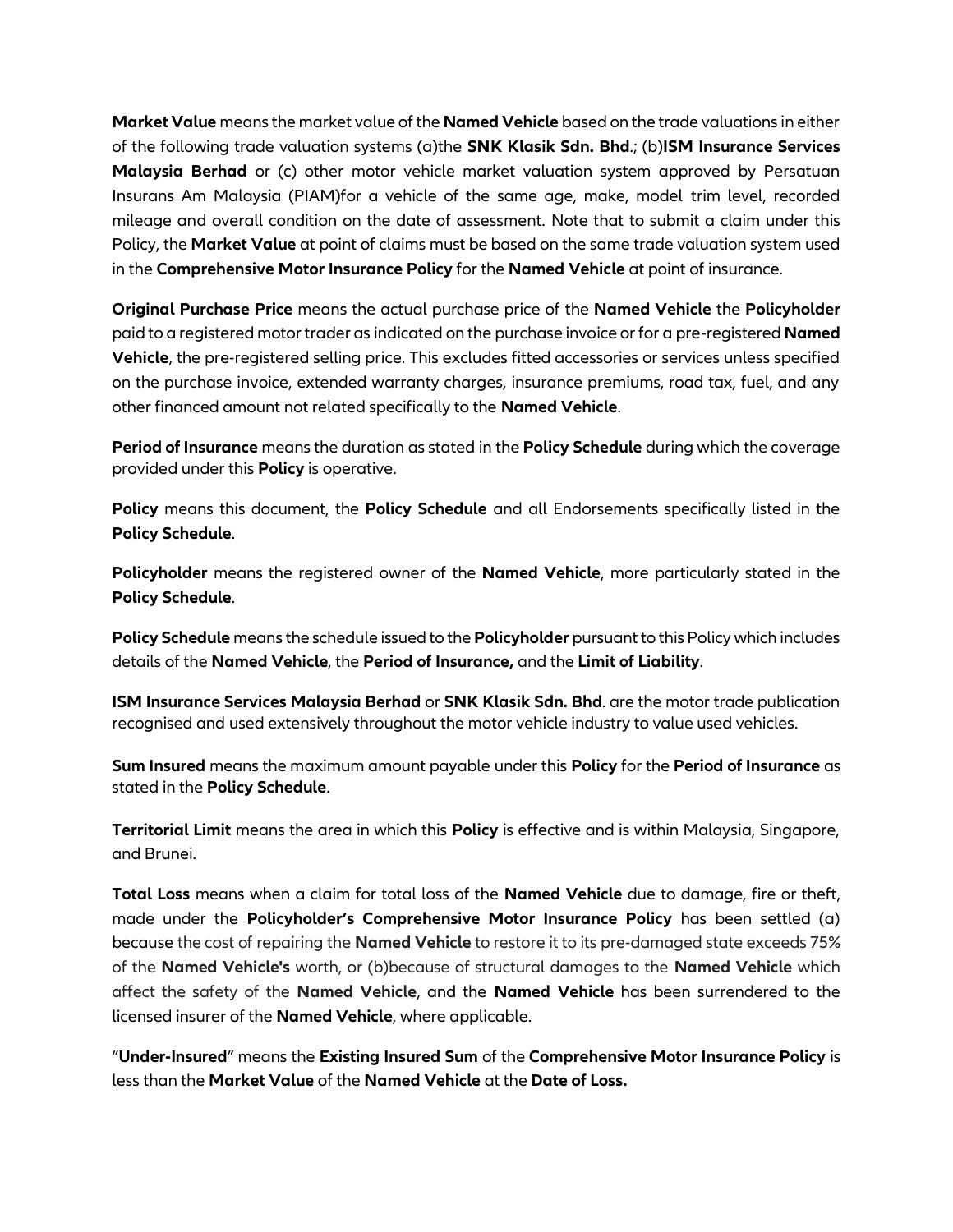red Vehicle.<br>**Return To Invoice and Service**<br>Return To Invoice and Service and Service and Service and Service and Service and Service and Service and Service **Wear and Tear** means the gradual deterioration associated with the use, age and mileage of the **Named Vehicle.**

## **Part 2 - Coverage under this Policy**

2.1 Subject to Clause 2.5 below, if within the **Period of Insurance** an incident occurs whilst the **Named Vehicle** is within the **Territorial Limit** which results in the **Named Vehicle** being classified as a **Total Loss** by the licensed insurer of the **Named Vehicle**, the **Policyholder** may claim under this **Policy** and upon approval**,** the **Company** will pay the **Policyholder,** the amount equivalent to the difference between the **Original Purchase Price** of the **Named Vehicle** and the amount received by the **Policyholder** from the **Comprehensive Motor Insurance Policy** for **Total Loss** of the **Named Vehicle ("Benefit Amount")** provided always that:

## **Named Vehicle Under-Insured**

If the **Policyholder** has **Under-Insured** the **Named Vehicle** under the **Comprehensive Motor Insurance Policy**, the **Company** will pay the **Policyholder,** the difference between the **Original Purchase Price** of the **Named Vehicle** and the **Market Value** of the **Named Vehicle.**

For avoidance of doubt, in the event of a claim under this Policy, it is a condition prior to processing the claim that the **Policyholder** shall be required to provide the documentary evidence to determine the **Market Value** at point of claims based on the same trade valuation system used in the **Comprehensive Motor Insurance Policy** for the **Named Vehicle** at point of insurance.

For example:

The **Original Purchase Price** is RM600,000, if the **Market Value** of the **Named Vehicle** is RM500,000 but the **Existing Insured Sum** of **Comprehensive Motor Insurance Policy** is only RM450,000 then the **Policyholder** has under-insured the **Named Vehicle**. Assuming the amount received by the **Policyholder** from the **Comprehensive Motor Insurance Policy** in the event of a **Total Loss** at the time of loss is RM450,000, then the **Company** will only pay as follows:

#### **Original Purchase Price – Market Value** of the **Named Vehicle**

RM600,000 – RM500,000 = RM100,000

Therefore the **Company** will pay RM100,000 as the **Benefit Amount.**

2.2 Total Loss claims where an offer was made under the **Comprehensive Motor Insurance Policy**  to repair the **Named Vehicle** but the **Policyholder** requested that the claim be dealt with on a **Total Loss** basis instead. In such situations, the **Company** will pay the **Policyholder,** the difference between the **Original Purchase Price** of the **Named Vehicle** and the higher of: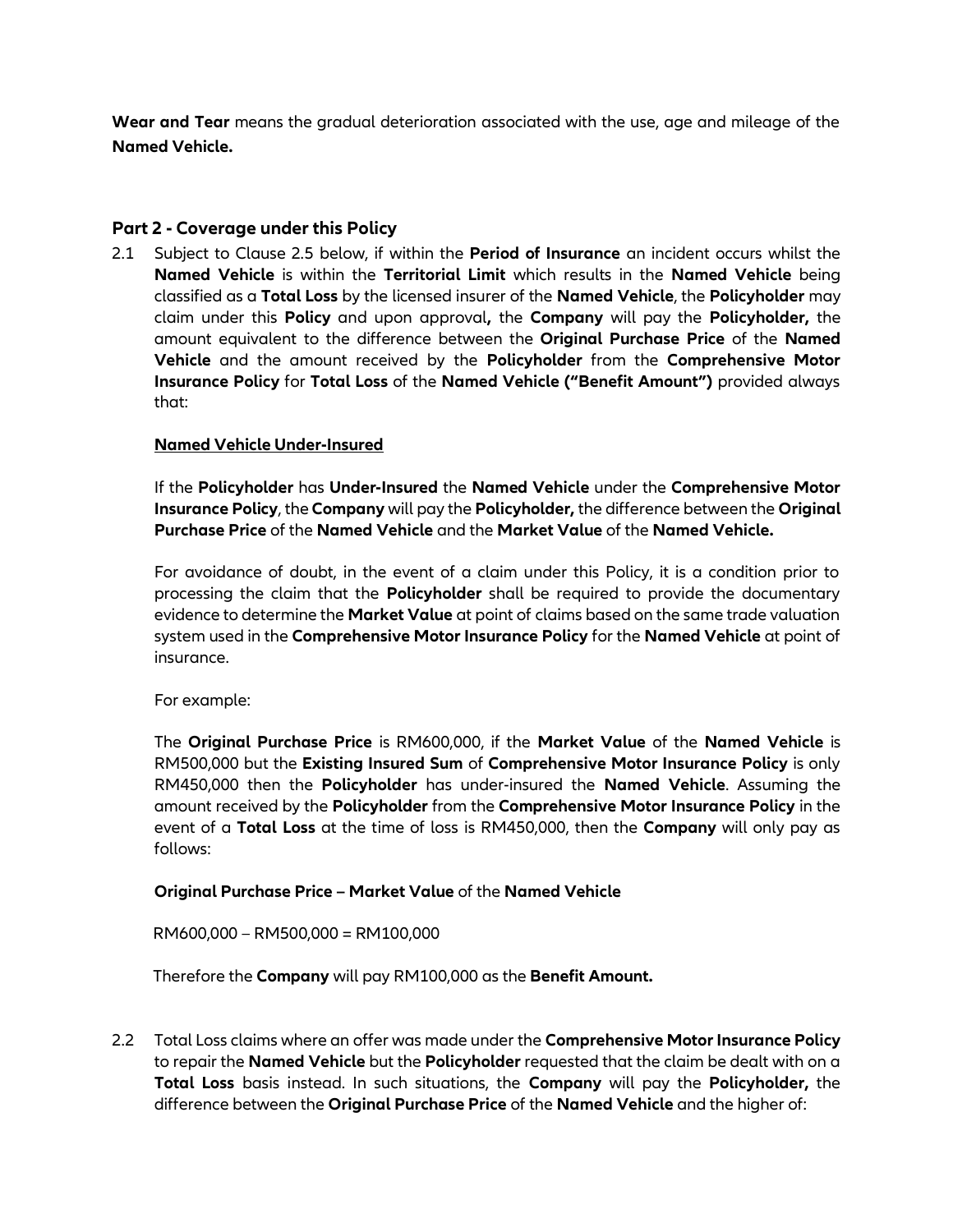- **(a)** the claims settlement amount received by the **Policyholder** from the **Comprehensive**<br>**Motor Insurance Policy;** or<br>**(b)** the **Market Value** of the **Named Vehicle. Motor Insurance Policy;** or
	- **(b)** the **Market Value** of the **Named Vehicle.**
- 2.3 Total Loss claims where the claims settlement of the **Comprehensive Motor Insurance Policy**  is the replacement vehicle of the same age, make, model trim level, and recorded mileage. In such situations, the **Company** will pay the **Policyholder,** the difference between the **Original Purchase Price** of the **Named Vehicle** and the higher of:
	- **(a)** the purchase price of the replacement vehicle; or
	- **(b)** the **Market Value** of the **Named Vehicle.**
- 2.4 The maximum amount the **Company** will pay in respect of any claim under this **Policy** shall not exceed the **Sum Insured**.
- 2.5 Notwithstanding the above, in the event the **Named Vehicle** is classified as a **Total Loss** within the first twelve (12) months of the **Period of Insurance** of this **Policy,** the **Company** shall only refund the total premium paid under this **Policy** to the **Policyholder** and the **Policy** shall be deemed terminated.
- 2.6 Only one (1) claim can be made under this **Policy** during the **Period of Insurance**.
- 2.7 The **Policyholder's** coverage under this **Policy** shall not be transferred to any other person or operate for any other vehicle.

## **Part 3 - Eligibility Requirements**

- 3.1 The **Policyholder** shall be eligible for cover under this **Policy**, provided always that at inception and during the **Period of Insurance**:
	- (a) the **Policyholder** is the registered owner of the **Named Vehicle** as stated in the **Policy Schedule**;
	- (b) the purchase of the **Named Vehicle** is financed (whether wholly or partly) by a **Financier**;
	- (c) the **Named Vehicle** is registered in Malaysia;
	- (d) the **Original Purchase Price** does not exceed Ringgit Malaysia One Million (RM1,000,000) unless approval is obtained from the **Company**;
	- (e) the **Named Vehicle** is less than one (1) year old as at the **Date of Commencement**;
	- (f) the **Named Vehicle** is insured under a **Comprehensive Motor Insurance Policy** with the **Company** or with a licensed insurer at the **Original Purchase Price** on an **Agreed Value**  basis for the first twelve (12) months of the Period of Insurance of this Policy;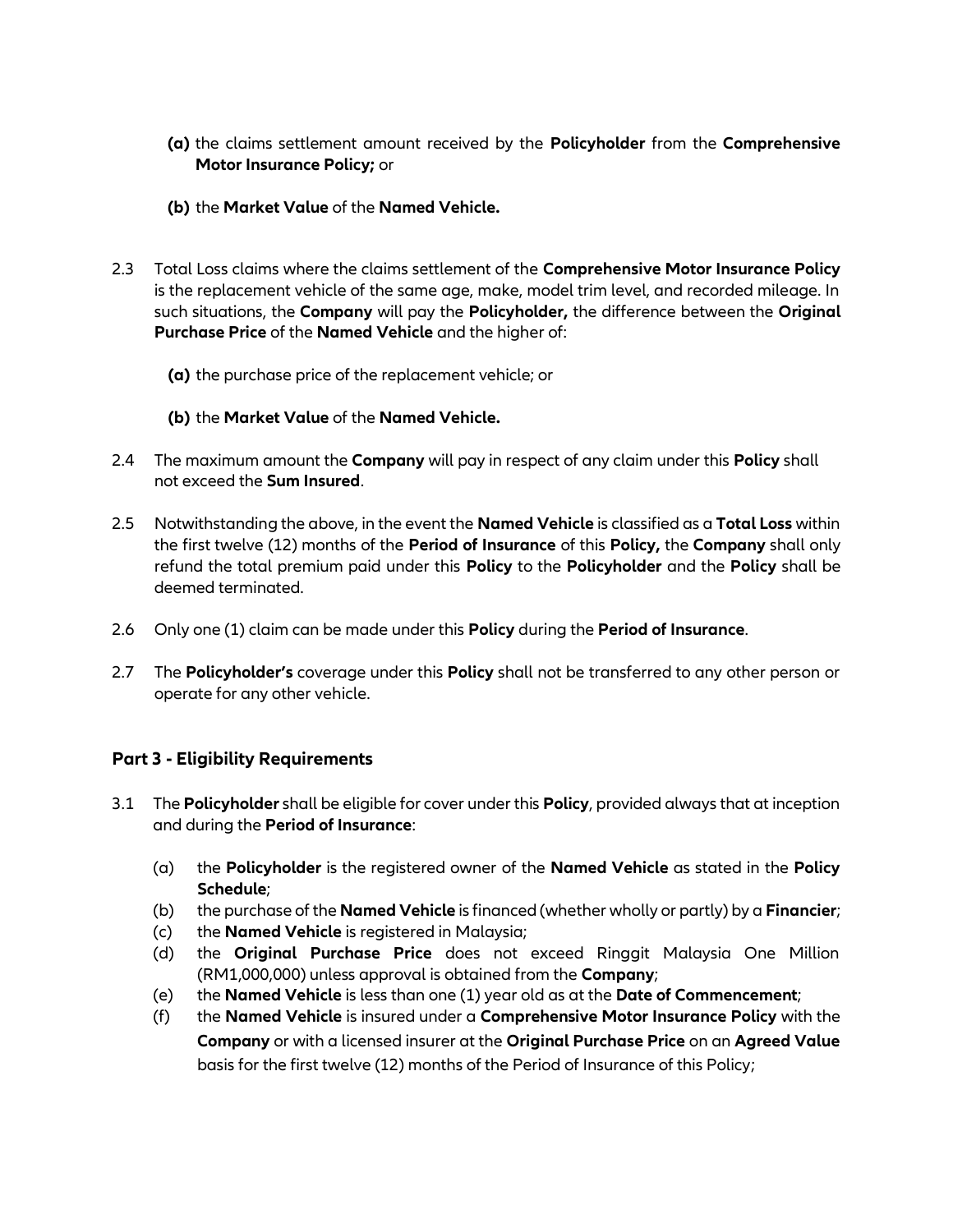- **RETURN TO INVOITED Company** or with a licensed insurer either on an **Agreed Value** or **Market Value** of the<br>**RETURN TO INVOITED Named Vehicle** throughout the **Period of Insurance** of this **Policy**;<br>(h) the **Date of Commen** (g) the **Named Vehicle** is insured under a **Comprehensive Motor Insurance Policy** with the **Company** or with a licensed insurer either on an **Agreed Value** or **Market Value** of the **Named Vehicle** throughout the **Period of Insurance** of this **Policy**;
	- purchase of Named Vehicle;
	- (i) the **Named Vehicle** is not specifically excluded under the terms and condition of the **Comprehensive Motor Insurance Policy**;
	- (j) the **Named Vehicle** must be a BMW or MINI car with a Malaysian manufacturer's specification and must be built for the sale and use within the **Territorial Limit;** and
	- (k) the **Named Vehicle** must be supplied by an authorized BMW or MINI dealer.
- 3.2 Notwithstanding Clause 3.1(b) above, coverage under this **Policy** shall continue to be in force even if the hire-purchase loan or facility for the **Named Vehicle** is fully settled prior to the expiry of the **Period of Insurance**.

## **Part 4 - Changes in the Circumstances of the Policyholder**

The **Policyholder** must notify the **Company** immediately of any change which may affect the coverage under this **Policy** and in particular any of the following: change of address, change of registration number, or change of use of the **Named Vehicle**. The **Company** will then advise the **Policyholder** of any change in terms.

## **Part 5 - Exclusions**

5.1 The following are excluded from coverage provided under this Policy:

## (a) **Named Vehicles**:

- (i) Which are owned temporarily or otherwise (resulting from trade-in or acquisition for the purposes of resale) by a business formed for the purposes of selling motor vehicles;
- (ii) Which are classified as non-passenger cars, motor caravans, caravans, kit cars or replica cars;
- (iii) Used for hire or reward, taxis, racing, pace making, speed testing, or reliability trials;
- (iv) Which are grey import or parallel import vehicles; and
- (v) Which are equivalent to or exceed one (1) years old as at the **Date of Commencement**;

## (b) Any **Total Loss:**

- (i) Which occurred before the **Date of Commencement**;
- (ii) Of any nature arising directly or indirectly, in whole or in part, due to any wilful, unlawful or negligent act or omission of the **Policyholder** or the **Authorised Driver**;
- (iii) Occurring or resulting from the following:
	- (1) Any liability directly or indirectly caused by or contributed to by or arising from: ionising radiations or contamination by radioactivity from any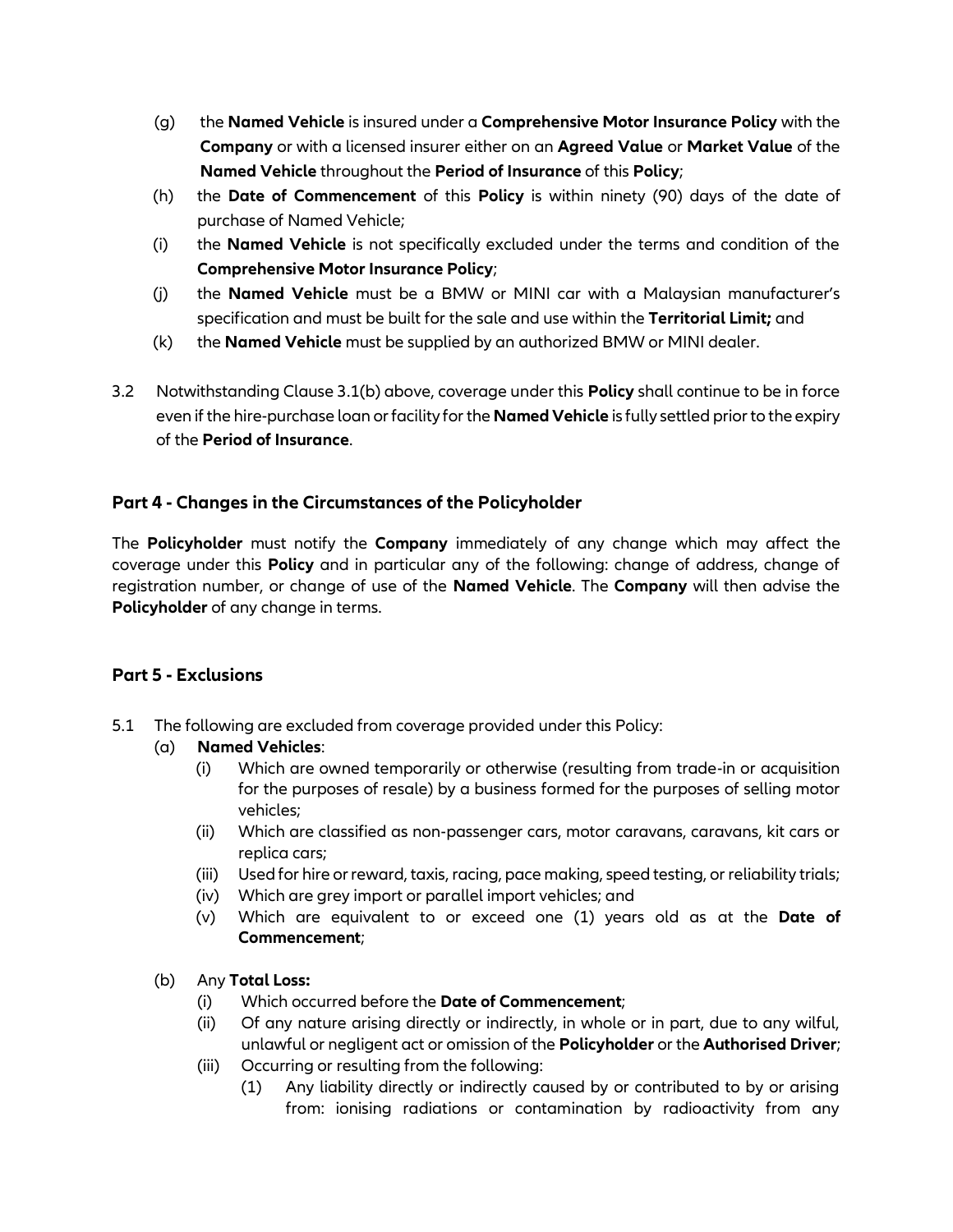irradiated nuclear fuel or from any nuclear waste from the combustion of nuclear fuel the radioactive toxic explosive or other hazardous properties of any explosive nuclear assembly or of its nuclear component;

- nuclear fuel the radioactive toxic explosive or other hazardous properties of<br>any explosive nuclear assembly or of its nuclear component;<br>(2) Any loss, damage or liability occasioned by or happening through war,<br>invasion, (2) Any loss, damage or liability occasioned by or happening through war, invasion, act of foreign enemy hostilities (whether war is declared or not) civil war, rebellion, revolution, insurrection or military or usurped power;
	- (3) Any loss, damage, liability or bodily injury arising directly or indirectly from pollution or contamination; or
	- (4) Any loss or damage or cost or expenses of whatsoever nature directly or indirectly caused or occasioned by or happening through or in consequence of terrorism or any action taken in controlling preventing or suppressing any acts of terrorism or in any way relating thereto. For the purpose of this exclusion 'terrorism' means the use of biological, chemical and/or nuclear force or contamination and/or threat thereof by any person or group of persons whether acting alone or on behalf of or in connection with any organisations or government(s) committed for political, religious, ideological or similar purposes including the intention to influence any government and/or to put the public or any section of the public in fear. However losses caused by or resulting from riot, riot attending a strike, civil commotion and malicious damage are not excluded hereunder;
	- (iv) Where the **Named Vehicle** is stolen and found within sixty (60) days from the date of the police report except where damages to the **Named Vehicle** result in a **Total Loss** claim being paid under the **Comprehensive Motor Insurance Policy**;
	- (v) Where the **Named Vehicle** is stolen by any person having access to the keys of the **Named Vehicle** unless the keys are obtained using forcible and violent means;
	- (vi) where the **Policyholder** or **Authorised Driver** is under the influence of alcohol or intoxicating liquor, narcotics, dangerous drugs or any other deleterious drugs or intoxicating substance if after a toxicology or equivalent test, it is shown that the alcohol level in the breath, blood or urine of the **Policyholder** or **Authorised Driver** is higher than the prescribed limit pursuant to Section 45G(1) of the Road Transport Act 1987 of 80mg of alcohol in 100ml of blood (or equivalent in respect of breath or urine) or other equivalent legislation that is in force at the material time;
	- (vii) where the **Policyholder** or **Authorised Driver** does not hold a valid driver's licence to drive the **Named Vehicle** provided always that this will not apply if the **Policyholder** or **Authorised Driver** has an expired driver's licence but is not disqualified from holding or obtaining such licence under the Road Transport Department or any other relevant laws;
	- (viii) which does not qualify for a claim payment under the damage, fire or theft sections of a **Comprehensive Motor Insurance Policy**;
	- (ix) due to the failure or inability of any equipment or any computer program to recognize or correctly to interpret or process any date as the true or correct date or to continue to function correctly beyond that date;
	- (x) where the repair, replacement, loss, damage or liability is claimable under a more specific warranty or guarantee;
	- (xi) which occurred while the **Named Vehicle** is outside the Territorial Limit; and
	- (xii) due to flood, typhoon, hurricane, storm, tempest, volcanic eruption, earthquake, landslide, landslip, subsidence or sinking of the soil / earth or other convulsions or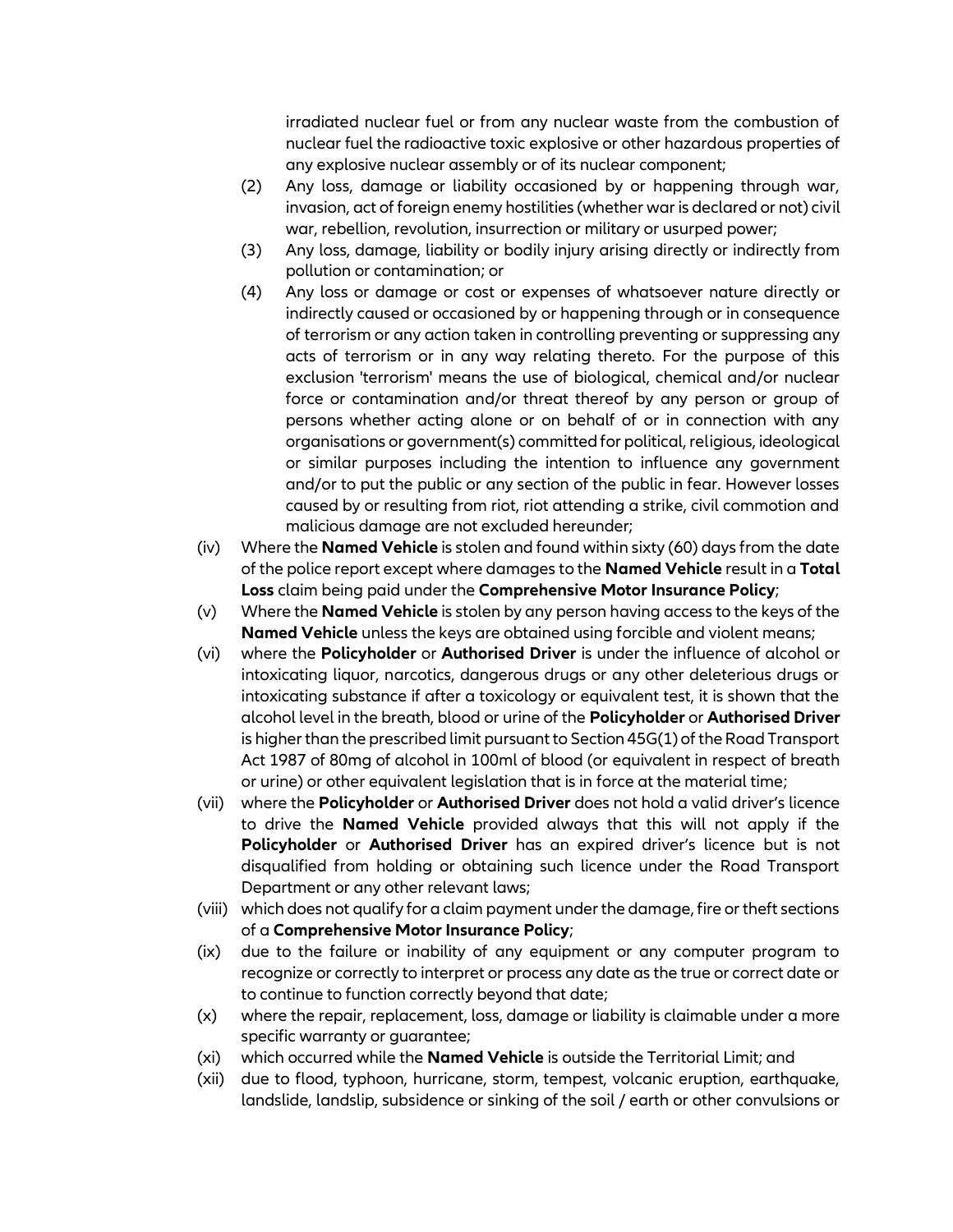nature if the **Named Vehicle** is not covered for such events under the **Comprehensive Motor Insurance Policy**;

- **Comprenensive Motor insurance Policy;**<br>(c) Any malicious damage/theft claim which is not accompanied by a valid police report; (c) Any malicious damage/theft claim which is not accompanied by a valid police report;
	- (d) Any amount not covered and deducted under the **Comprehensive Motor Insurance Policy**  in respect of but not limited to **Wear and Tear** or pre-existing damage to the **Named Vehicle;**
	- (e) If any misrepresentation or concealment is made by or on behalf of the **Policyholder** in support of obtaining coverage under this **Policy** or payment of any claim under this **Policy**;
	- (f) Additional costs shown on the original purchase invoice for anything other than the **Original Purchase Price** of the **Named Vehicle**. This includes but is not limited to extended warranty charges, **Comprehensive Motor Insurance Policy** premiums, road tax, fuel, and any other financed amount not related specifically to the **Named Vehicle;**
	- (g) Loss, damage or liability caused, sustained or incurred whilst the **Named Vehicle,** in respect of which indemnity is provided under this Policy, is being driven by any person other than an **Authorised Driver** or a person driving on the **Policyholder's** order or with the **Policyholde**r**'s** permission; and
	- (h) Any loss or damage caused by or attributed to the act of cheating or criminal breach of trust by any person within the meaning of the definition of the offence of cheating/criminal breach of trust set out in the Penal Code. For the avoidance of doubt, no negotiation, admission or repudiation of any claim in respect of a criminal breach of trust claim may be entered into without the **Company's** prior written consent.

## **Part 6 - Conditions**

#### **6.1 Conditions Precedent to Policy Liability**

The due observance and fulfillment of the terms and conditions of this **Policy** insofar as they relate to anything to be done or not to be done by the **Policyholder** or his/her legal personal representative shall be conditions precedent to any liability of the **Company** to make any payment under this **Policy**.

#### **6.2 Duty of Disclosure**

#### **(a) Consumer Insurance Contract**

Pursuant to Paragraph 5 of Schedule 9 of the Financial Services Act 2013, if the **Policyholder** had applied for this insurance wholly for **purposes unrelated to the Policyholder's trade, business or profession**, the **Policyholder** had a duty to take reasonable care not to make a misrepresentation in answering the questions in the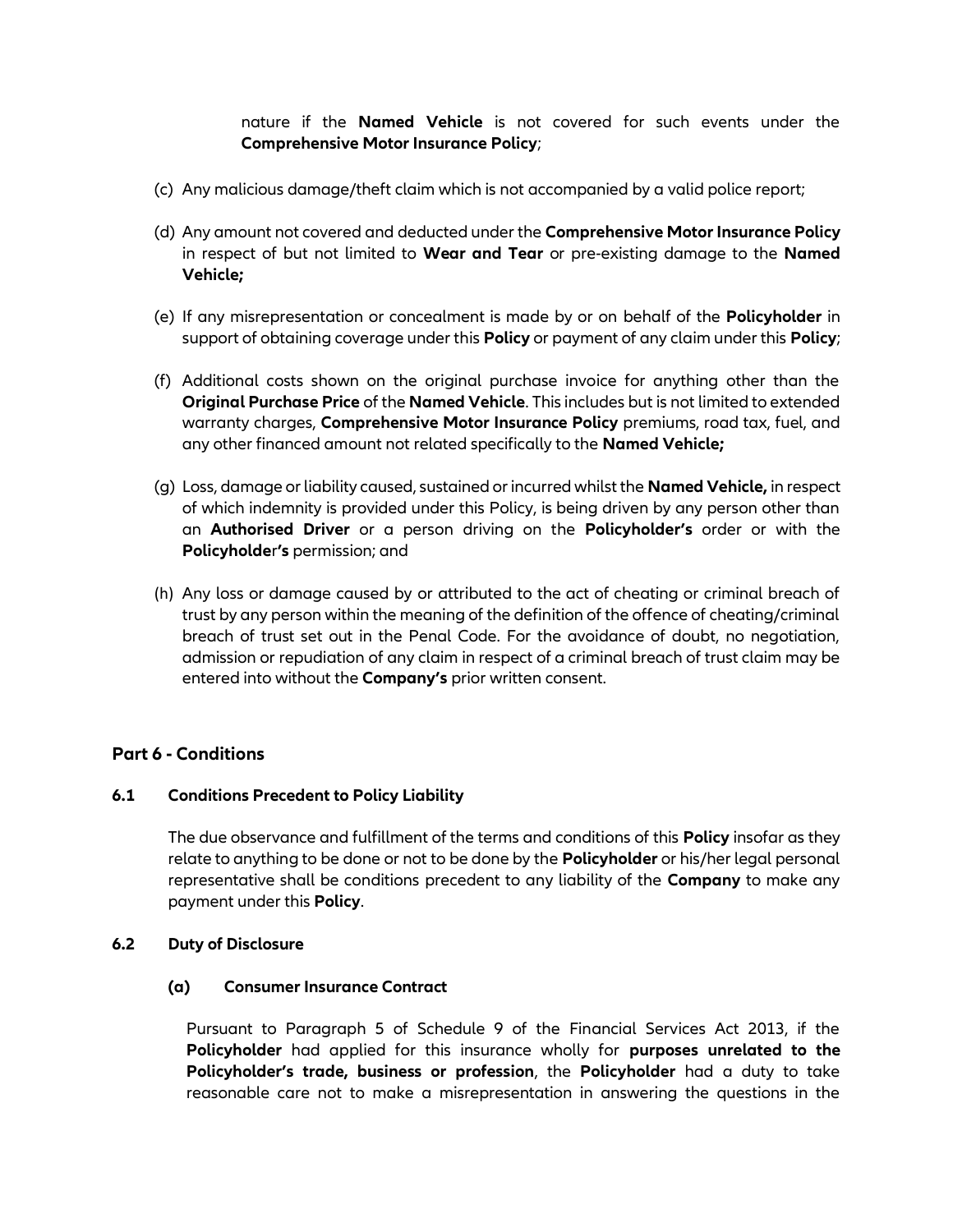required by the Company fully and accurately and also disclose any other matter that the<br>**Policyholder** knows to be relevant to the Company's decision in accepting the risks and<br>determining the rates and terms to be applie proposal form (or when the Policyholder applied for this insurance) and all the questions required by the Company fully and accurately and also disclose any other matter that the **Policyholder** knows to be relevant to the Company's decision in accepting the risks and determining the rates and terms to be applied, otherwise it may result in the avoidance of the contract, a denial or reduction in claims, change or variation of terms, or termination of the contract. This duty of disclosure continued until the time the contract was entered into, varied or renewed.

## **(b) Non-Consumer Insurance Contract**

Pursuant to Paragraph 4(1) of Schedule 9 of the Financial Services Act 2013, if the Policyholder had applied for this insurance for purposes related to **Policyholder's** trade**,**  business or profession, the **Policyholder** had a duty to disclose matters that the Policyholder knows to be relevant to the Company's decision in accepting the risks and determining the rates and terms to be applied and any matter a reasonable person in the circumstances could be expected to know to be relevant, otherwise it may result inthe avoidance of the contract, a denial or reduction of claims, change or variation of terms, or termination of the contract. This duty of disclosure continued until the time the contract was entered into, varied or renewed.

## **6.3 Claims Conditions and Claims Procedures**

- (a) If the **Named Vehicle** is involved in any incident that could lead to a claim under this **Policy**, the **Policyholder** must:
	- (i) notify the **Company's** claims department of the incident and obtain a Claim Form, with such notification to be as soon as possible but in any event:
		- (1) Within seven (7) days if the **Policyholder** is not physically disabled or hospitalised following the incident; or
		- (2) Within thirty (30) days or as soon as practicable if the **Policyholder** is physically disabled and hospitalised as a result of the incident;
	- (ii) report the incident to the police as required by law; and
	- (iii) take all reasonable steps to safeguard the **Named Vehicle** in the event of damage occurring to the **Named Vehicle**.
- (b) The **Company** may allow a longer notification period if the **Policyholder** can provide specific proof and justification for the delay.
- (c) No benefit shall become payable under this **Policy** until the **Company** has received proof to the **Company's** satisfaction of:
	- (i) payment of the claim for **Total Loss** under the **Comprehensive Motor Insurance Policy** with the insurance settlement figure expressly stated;
	- (ii) the cause of the **Total Loss**;
	- (iii) the service history of the **Named Vehicle** since the **Date of Commencement**, if requested by the claims office;
	- (iv) the original purchase invoice of the **Named Vehicle** which must expressly state the **Original Purchase Price;** and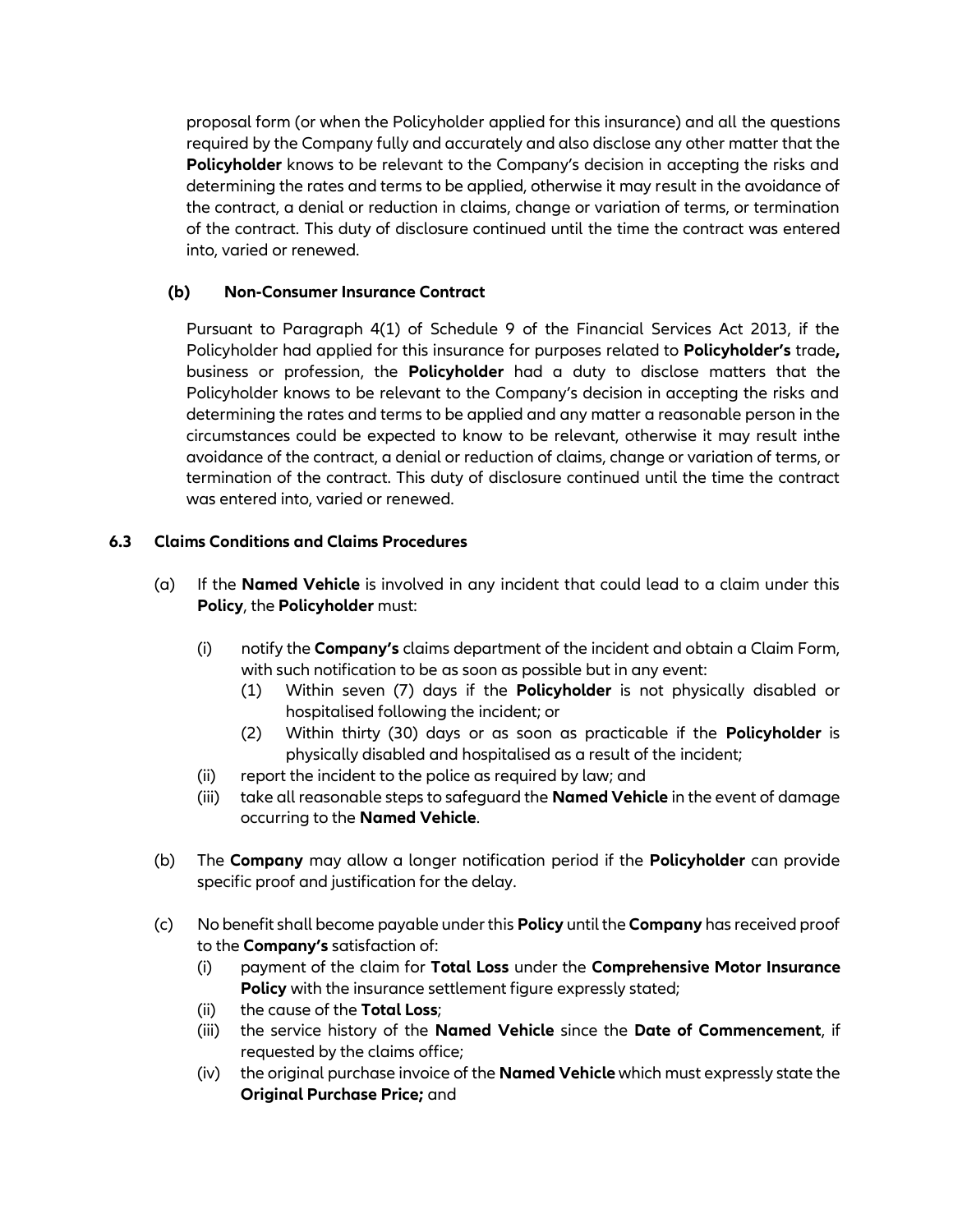- (v) any **Under-Insurance** of the **Named Vehicle** under the **Comprehensive Motor Insurance Policy;** and
- (vi) any other evidence which may be reasonably required by the **Company**.

**RETURN TILE INSURATE POICY;** and<br>(vi) any other evidence which may be reasonably required by the **Company**.<br>For the avoidance of doubt, the **Company** shall not be held responsible for any costs incurred due to a delay in acquiring or submitting the details required.

- (d) It is hereby understood and agreed that any payment payable under this **Policy** shall be first payable to the Financier named in the **Policy Schedule** if a hire purchase loan was obtained for the purchase of the **Named Vehicle** and such hire purchase loan remains outstanding at the date of the payment of the claim under this Policy. The receipt from the Financier will fully discharge the **Company** from any further claims or liability in respect of such loss or damage. If there is any balance following the payment of the claim to the Financier, such balance shall then be paid to the **Policyholder**.
- (e) The **Policyholder** cannot assign their respective rights, benefits and claims under this **Policy** or the coverage under this **Policy**, as the case may be, to any third party without the **Company's** prior written consent.
- (f) Upon notification of any claim, or following receipt of the estimated **Total Loss**, the **Company** reserves the right to instruct a claims adjuster to inspect the **Named Vehicle**  before authorising any claim. When this right is exercised, the **Company** shall have no liability for any loss incurred by the **Policyholder** arising from any possible delay. Any decision on liability will be withheld until the adjuster's report is received.
- (g) The **Company** accepts no liability for the disposal of the **Named Vehicle** or its salvage in any event.

## **6.4 Termination**

- (a) Cancellation by the **Policyholder**:
	- (i) The **Policyholder** may give notice to the Company to terminate this **Policy** and such termination shall become effective on the date the notice is received or on the date specified in such notice, whichever is earlier.
	- (ii) If the **Policyholder** terminates this **Policy** within the Period of Insurance and the premium has been paid for any period beyond the date of termination of such **Policy**, the **Policyholder** shall be entitled to a refund of premium provided no claim has been made during the Period of Insurance then subsisting and the refund of premium shall be based on the following scale:

| <b>Period of Insurance</b> | <b>Refund of Premium</b>   |
|----------------------------|----------------------------|
| Not exceeding 1 month      | 82.5% of the total premium |
| Not exceeding 6 months     | 62.5% of the total premium |
| Not exceeding 12 months    | 50.0% of the total premium |
| Not exceeding 24 months    | 25.0% of the total premium |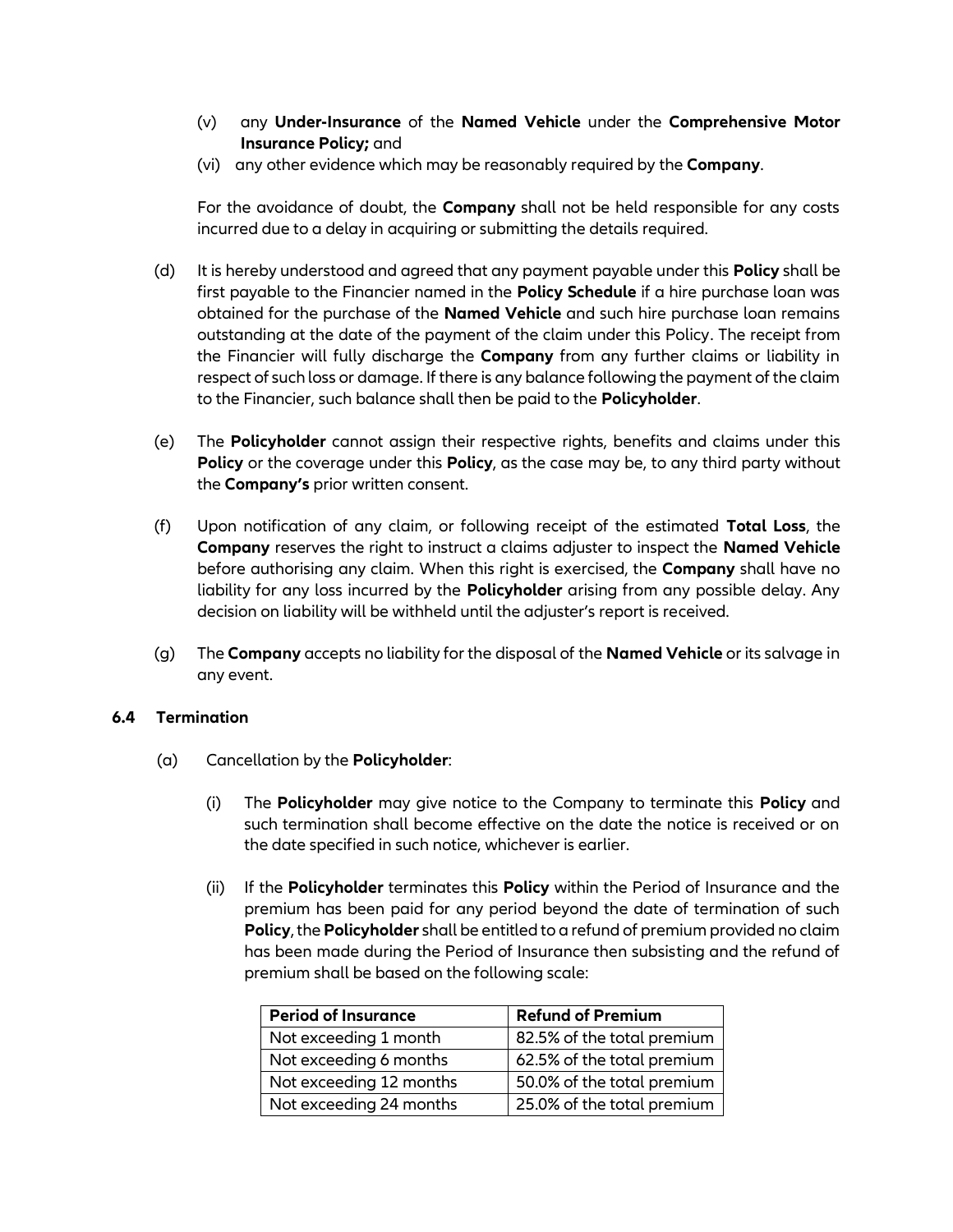| Exceeding 24 months | No refund of premium |
|---------------------|----------------------|

- (b) Cancellation by the **Company**:
- (b) Cancellation by the **Company**:<br>(i) The **Company** may also cancel this **Policy** at any time by giving fourteen (14) days' notice in writing by registered post to the last address of the **Policyholder** known to the **Company**. Such termination shall become effective seven (7) days following the date of such notice.
	- (ii) Where the **Company** terminates the **Policy** for which premium has been paid for any period beyond the date of termination of such **Policy**, the pro-rata premium shall be refunded to the **Policyholder** provided that no claim has been made during the Period of Insurance then subsisting.
	- (c) Automatic Termination
		- (i) This **Policy** shall cease to be in force upon the earlier occurrence of any of the following:
			- (1) at mid-night (standard Malaysian time) on the last day of the **Period of Insurance** stated in the **Policy Schedule;**
			- (2) payment of a valid claim under this **Policy**;
			- (3) disposal or sale of the **Named Vehicle** by the **Policyholder;** or
			- (4) the total premium of this **Policy** is refunded to the **Policyholder**.

## **6.5 If there is More Than One Insurance Covering the Named Vehicle**

- (a) The **Policyholder** shall inform the **Company** in writing if the **Policyholder** has taken out any other insurance similar to this Policy in respect of the **Named Vehicle** during the **Period of Insurance**.
- (b) If a claim arises under this **Policy** and such a loss is also claimable under any other insurance policy(ies) taken up by the **Policyholder**, the **Company** will only contribute the **Company's** rateable proportion of the whole loss. The **Company** will not be liable to pay the claim first and then seek recovery from the other co-insurer(s) who is / are also liable for the loss.

## **6.6 Subrogation**

The **Company** is entitled to take over all rights and remedies that the **Policyholder** may have against any third party who caused the loss. The **Company** shall have the absolute discretion in the conduct of any proceedings, at the **Company's** own costs, against the third party and in the settlement of any such claim and the **Policyholder** shall give the **Company** such information and assistance as the **Company** may require from time to time including assigning all rights to take action in the **Policyholder's** name. The **Policyholder** shall give the **Company** his or her full cooperation to protect these rights and provide all assistance and take such steps as the **Company** may require.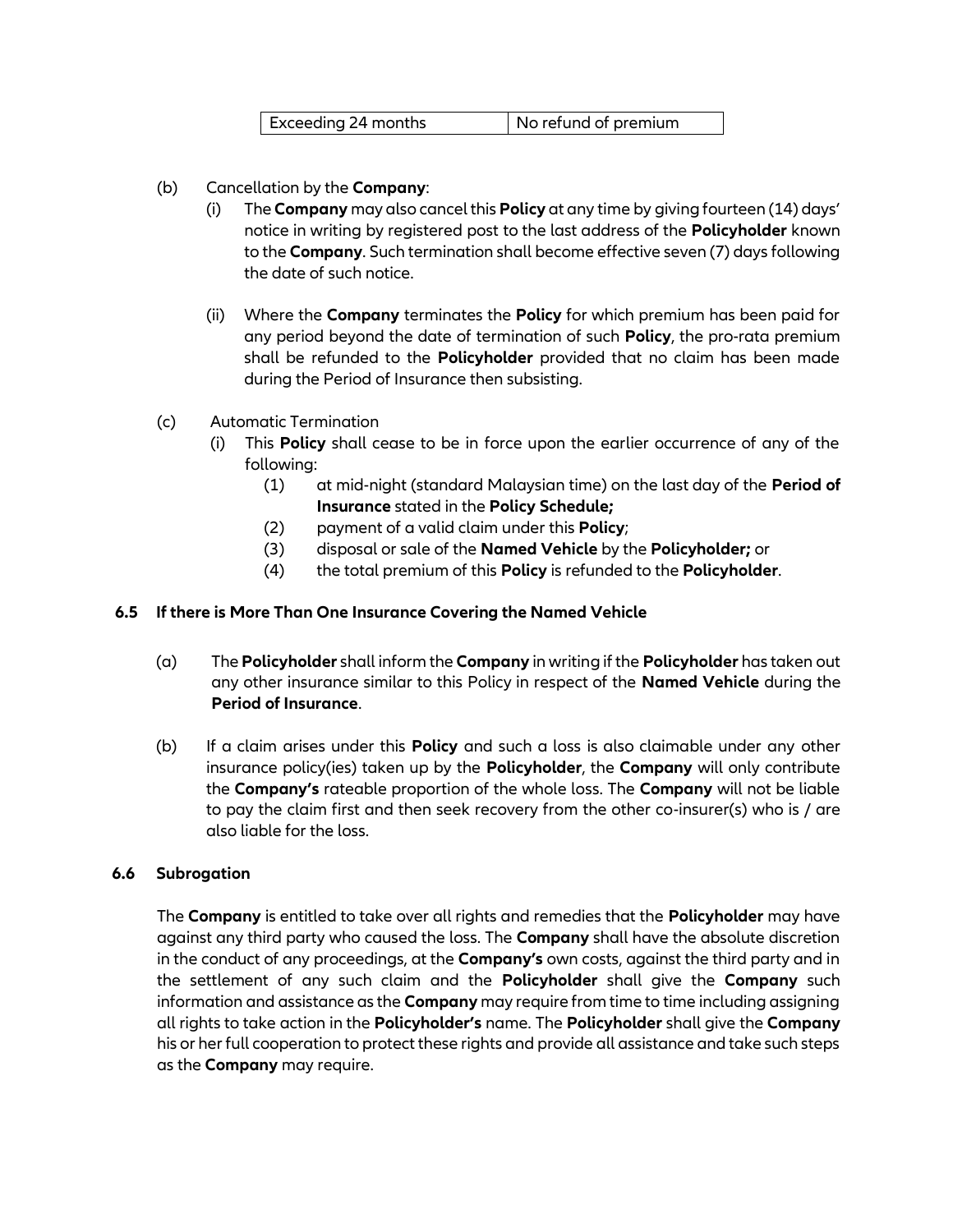### **6.7 Premium Payment**

Payment of premium in respect of this **Policy** shall be made prior to the commencement of<br>coverage. Any amendments of coverage shall be communicated in writing by the Company<br>thirty (30) days prior to the effective date of Payment of premium in respect of this **Policy** shall be made prior to the commencement of coverage. Any amendments of coverage shall be communicated in writing by the Company thirty (30) days prior to the effective date of such amendment**.**

### **6.8 Misstatement or Omission**

If the proposal or declaration of the **Policyholder**is untrue in any respect or if any material fact affecting the risk is incorrectly stated therein or omitted there from or if this **Policy** or any renewal thereof shall have been obtained through any misstatement, misrepresentation or suppression or if any false declaration or statement shall be made in support thereof, then in any of these cases this **Policy** shall be voidable by the Company. If any claim made by the **Policyholder**is fraudulent or exaggerated, the coverage provided to the **Policyholder** shall be voidable by the Company.

## **6.9 Sale/Transfer of Ownership**

In the event the **Policyholder** shall have disposed of the **Named Vehicle** as specified in the **Policy Schedule** either by sale or transfer of ownership, the coverage for such **Named Vehicle** under this **Policy** shall cease to be in force. The Company upon written request of the **Policyholder** and surrender of the original **Policy Schedule** shall cancel the **Policy** and the premium to which the **Policyholder** shall be entitled for the unexpired **Period of Insurance** shall be in accordance with Clause 6.4(a)(ii) above.

#### **6.10 Applicable Law**

This **Policy**, all rights, obligations and liabilities arising hereunder, shall be construed and determined and may be enforced in accordance with the laws of Malaysia and the Malaysian Courts shall have exclusive jurisdiction hereto. No action at law or in equity shall be brought to recover on this **Policy** prior to the expiration of ninety (90) days after proof of claim has been filed in accordance to the requirement of this **Policy**.

#### **6.11 Alterations**

The **Company** reserves the right to amend the terms and conditions of this **Policy** and such alteration of this **Policy** shall only be valid if authorized by the **Company** and endorsed hereon.

#### **6.12 Applicable Tax**

In the event that any sales and services tax, value added tax or any similar tax and any other duties, taxes, levies or imposts (collectively "Applicable Tax") whatsoever are introduced by any authority and are payable under the laws of Malaysia in connection with any supply of goods and/or services made or deemed to be made under this Policy, the Company will be entitled to charge any Applicable Tax as allowed by the laws of Malaysia. Such Applicable Tax payable shall be paid in addition to the applicable premiums and other charges. All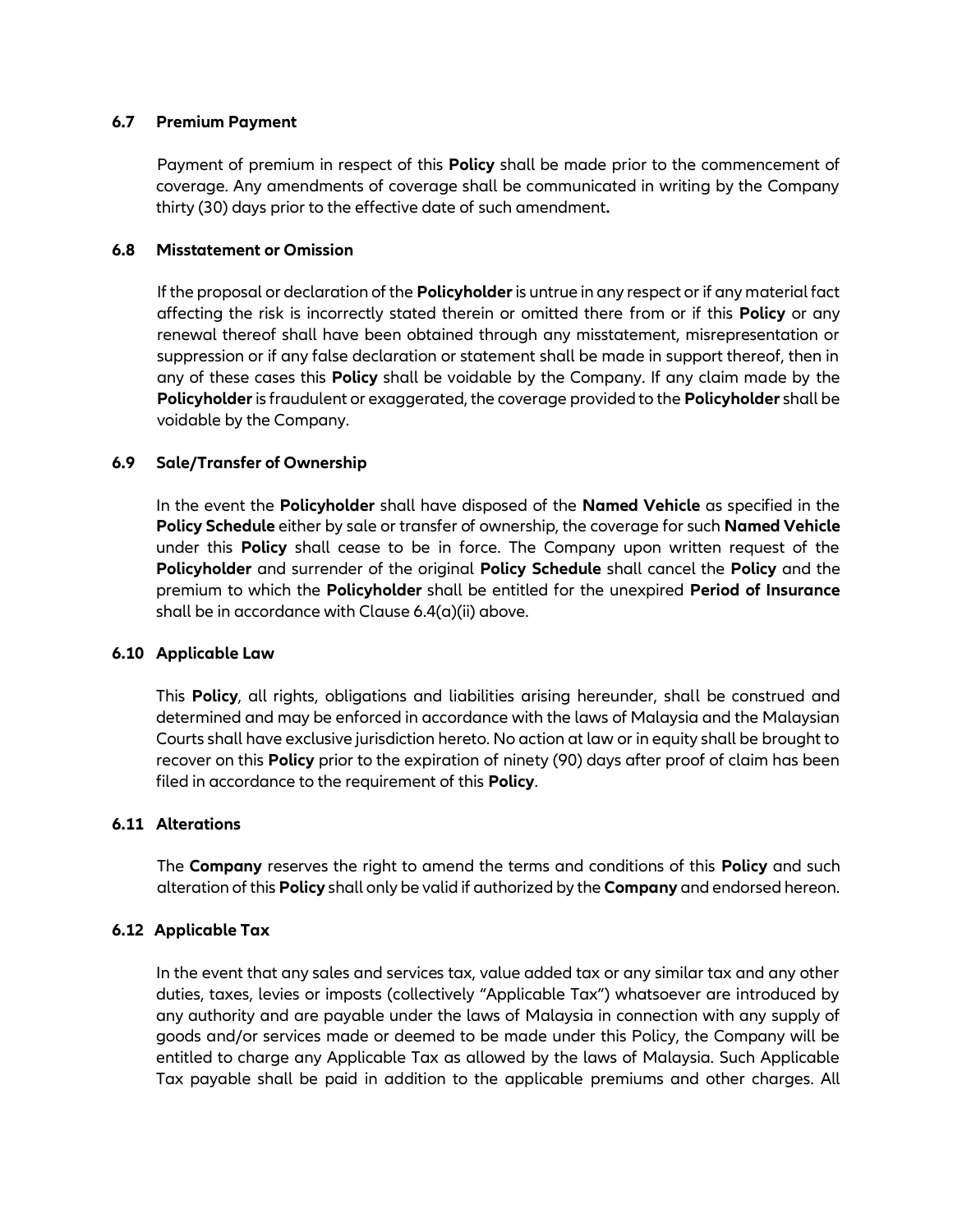**Replicable Tax.**<br>**3 Claims Settlement** provisions in this Policy on payment of premiums and default hereof shall apply equally to the Applicable Tax.

## **6.13 Claims Settlement**

The Company will pay the **Policyholder's** claim (inclusive of the goods and services tax, where applicable, on items which are taxable supplies, up to the Sum Insured). In the event that the **Policyholder** is entitled to claim for the input tax credit and if the Company makes a payment under this **Policy** as compensation to the **Policyholder**, the **Company** will reduce the amount of the payment by deducting the **Policyholder's** input tax credit entitlement irrespective of whether the **Policyholder** has or has not claimed the input tax credit, up to the Sum Insured.

## **6.14 Independent Valuation**

In determining the **Market Value** of a **Named Vehicle**, the **Company** reserves the right to have an independent valuation undertaken in the event specifications are not be available within **SNK Klasik Sdn. Bhd.** Or **ISM Insurance Services Malaysia Berhad** if the Company suspects that the **Named Vehicle** is in such a condition which would affect its value. There will be no value allowance for non standard fittings, other than a reduction should any non-standard fittings be considered to have a detrimental effect on retail prospects and / or value.

## **6.15 Other Matters**

- (a) The **Company** will only be liable to indemnify the **Policyholder** under this **Policy** if **Policyholder**:
	- (i) Complies with all the relevant terms and conditions of this **Policy**;
	- (ii) Maintains the **Named Vehicle** in a reasonably efficient and roadworthy condition. The **Policyholder** must get the **Company's** consent if the **Policyholder** makes any modification that will enhance or in any way affect the performance of the **Named Vehicle**;
	- (iii) Takes reasonable care to avoid any situation that could result in a claim. This **Policy** will not cover the **Policyholder** if the **Policyholder** or the **Authorised Driver** is reckless or where the **Policyholder** recognizes a serious risk but deliberately does not take steps to prevent it. This includes but is not limited to leaving the **Named Vehicle** unattended while unlocked or with ignition keys left in or on the **Named Vehicle**; and
	- (iv) Makes the **Named Vehicle** available to the **Company** for inspection at all reasonable times upon request.
- (b) The **Company** has a right to refuse to indemnify the **Policyholder** if the **Policyholder** commits a breach of any conditions above. If the **Policyholder** is liable to pay any money (either as penalty or otherwise) as a result of laws in force in Malaysia, Republic of Singapore or Negara Brunei Darussalam, which the **Company** would otherwise not have to pay, the **Policyholder** shall indemnify the **Company** against such moneys paid by the **Company**.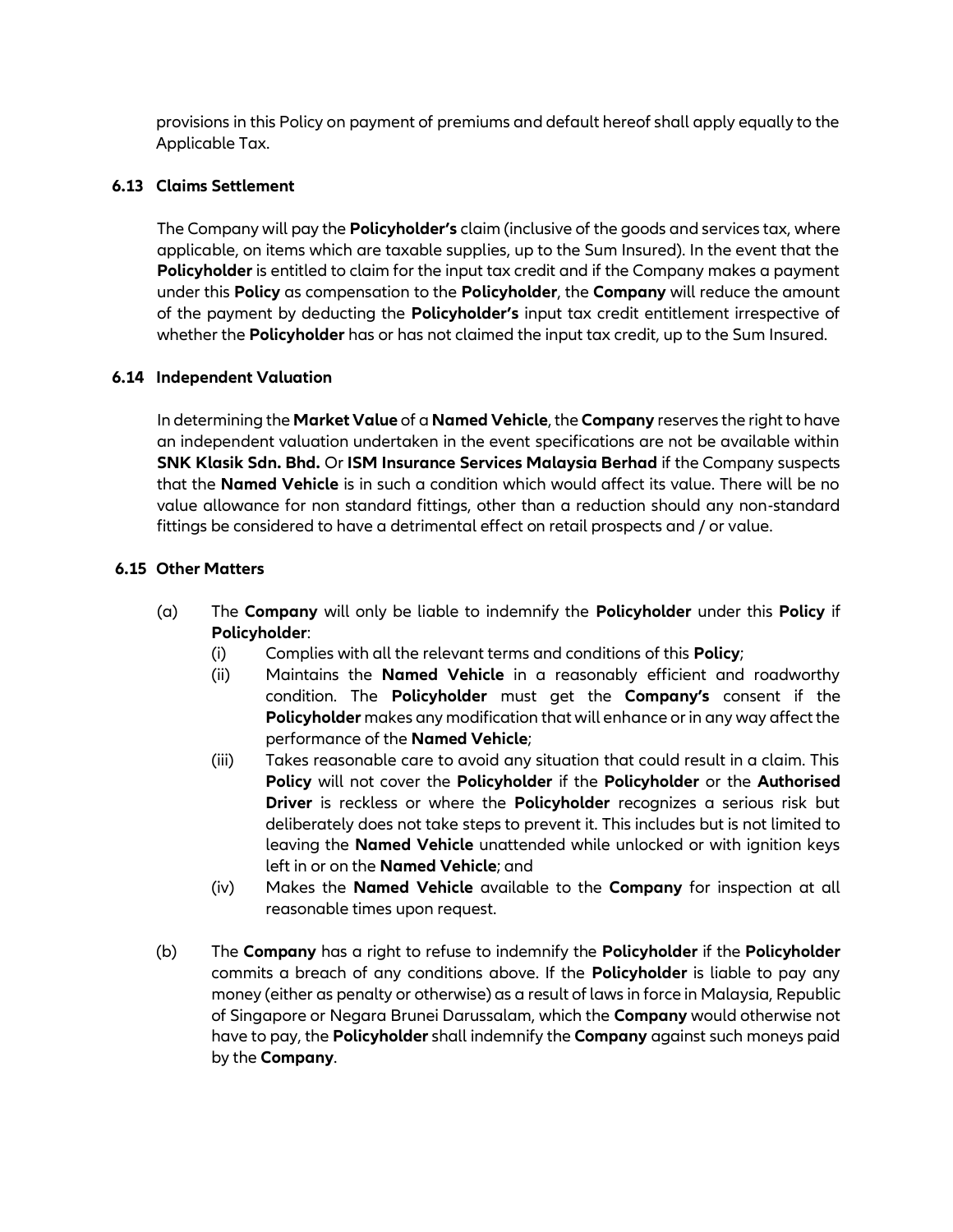#### **Important Notice**

#### **Cash Before Cover**

**Cash Before Cover**<br>It is a fundamental and absolute special condition of this **Policy** that the premium due must be paid and received by the **Company** before cover commences. If this condition is not complied with, then this **Policy** is automatically null and void.

#### **Checklist on the required Supporting Documents of Claims**

#### **Document(s) required**

- 1) Copy of Claim Form;
- 2) Copy of Original actual purchase invoice of the **Named Vehicle**;
- 3) Copy of settlement offer/signed discharge voucher if the primary insurer is not Allianz;
- 4) E payment form;
- 5) Insured identity card;

In addition to the documents listed in the table above, the **Policyholder** is to provide the **Company** with any other documents as the **Company** may require and shall be in such form and of such nature as the **Company** may prescribe.